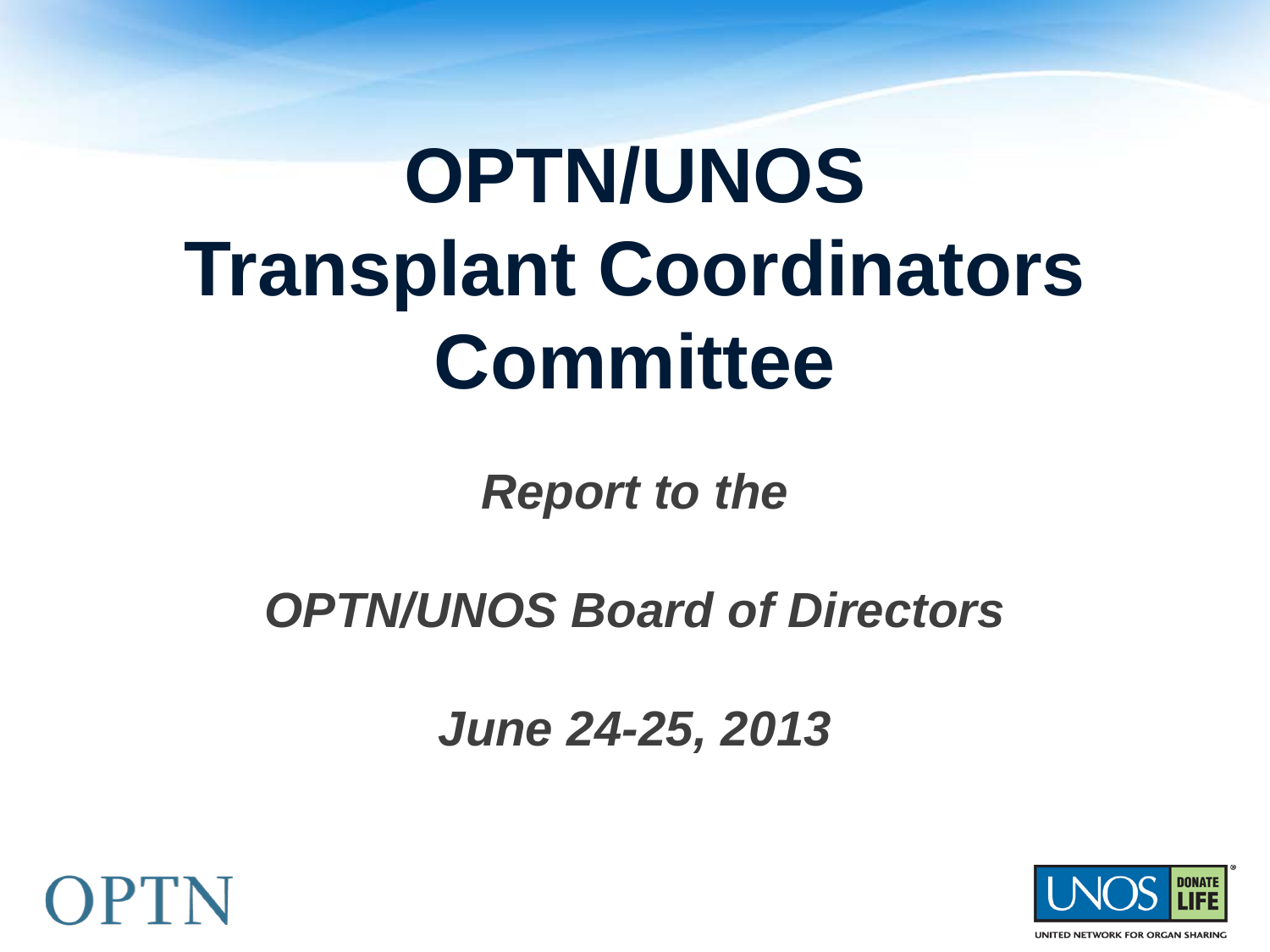### **TCC Project Updates**

- Patient Notification Extended Inactive Status
- **Tiedi Documentation**



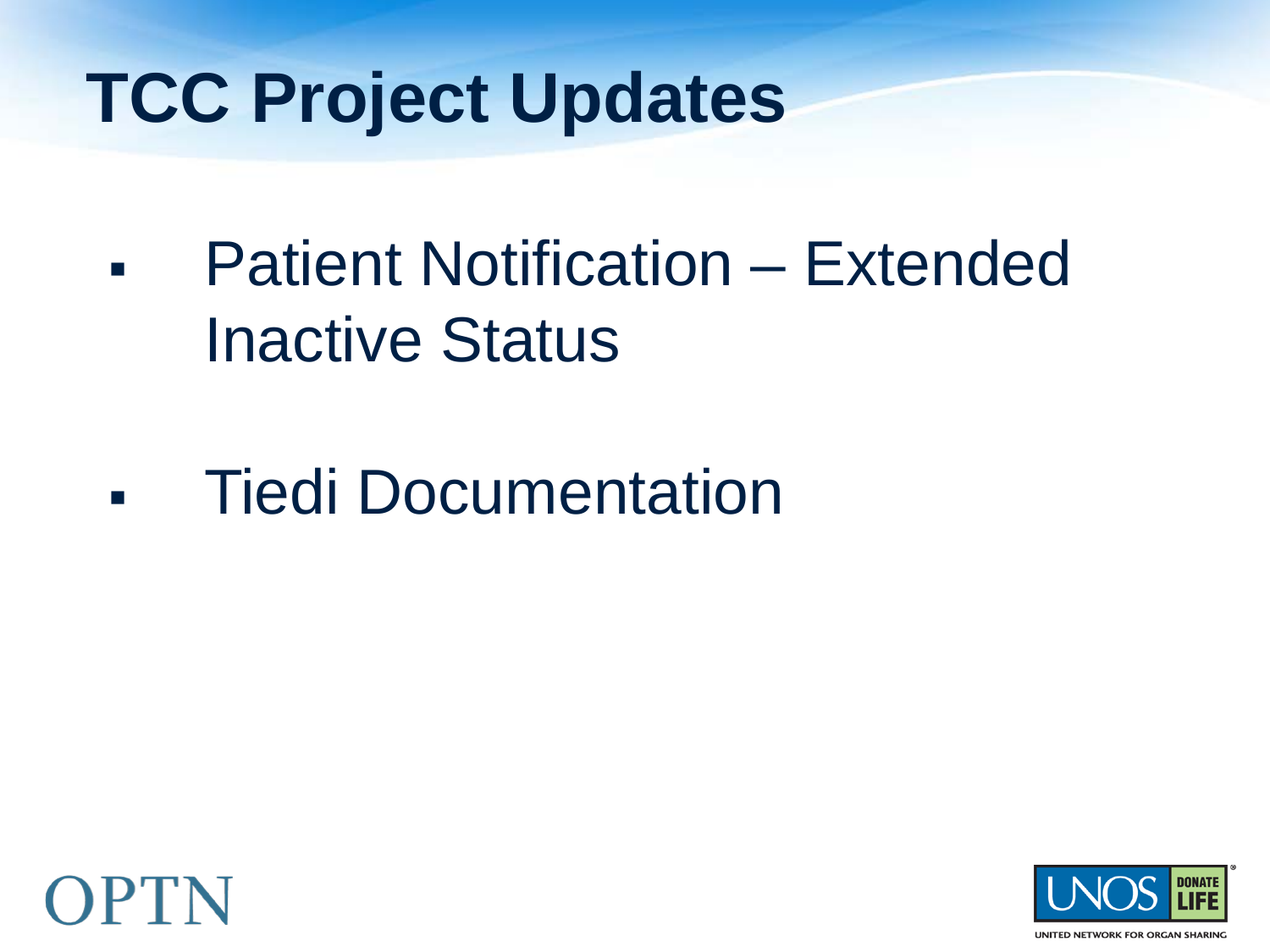### **Patient Notification - Extended Inactive Status**

 Notify candidates who have been in an inactive status for 12 consecutive months and annually if they remain inactive

Public Comment - Fall 2013



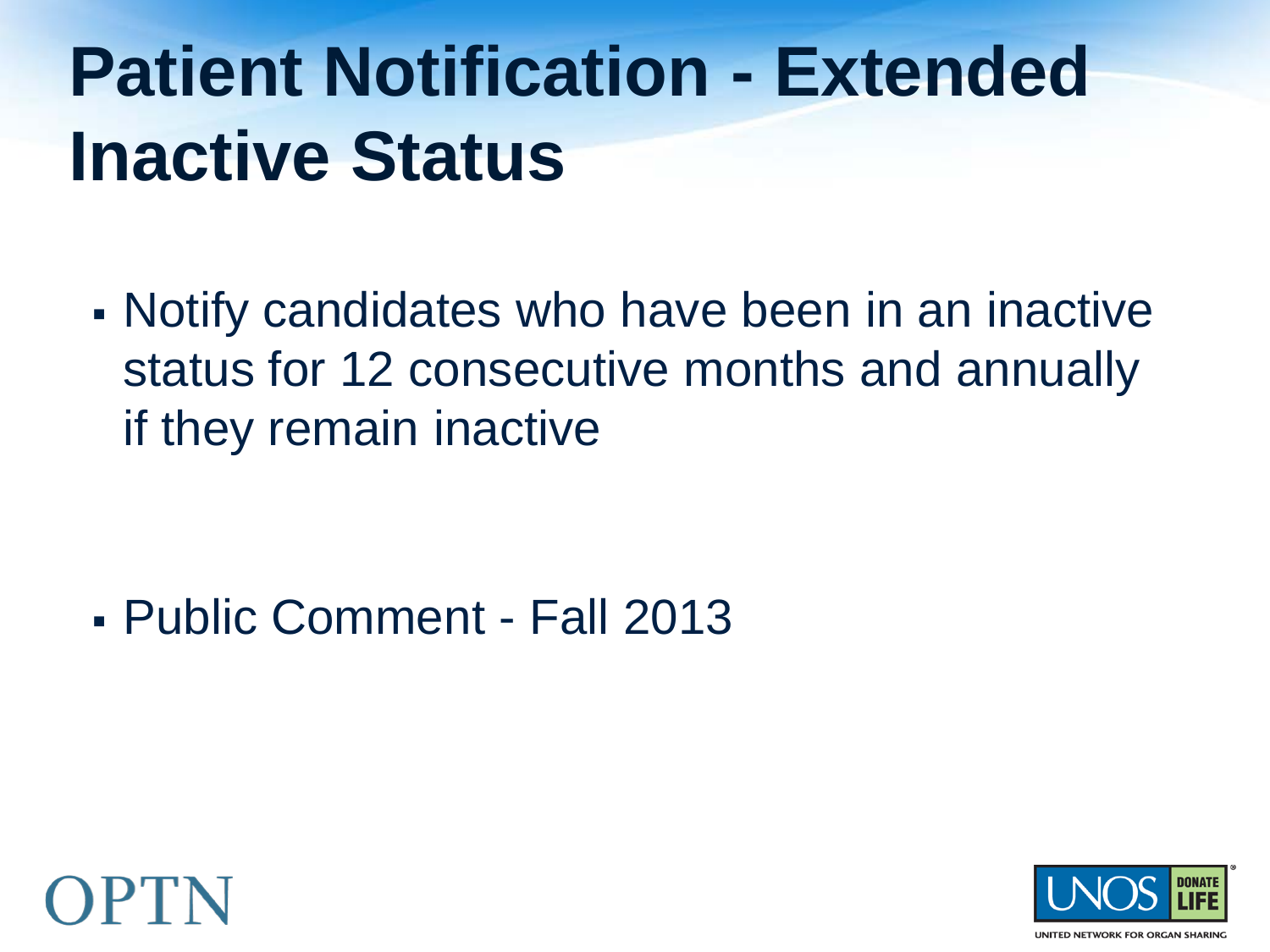### **Rationale**

- Transparency of listing status for candidates
- Consistent with rationale behind existing OPTN policy 3.2.7, requiring patient notification:
	- when patient is listed;
	- **Fig. 1** if the decision after evaluation is to not list; or
	- **Fig.** if the patient is removed for the wait list for reasons other than transplantation or death.



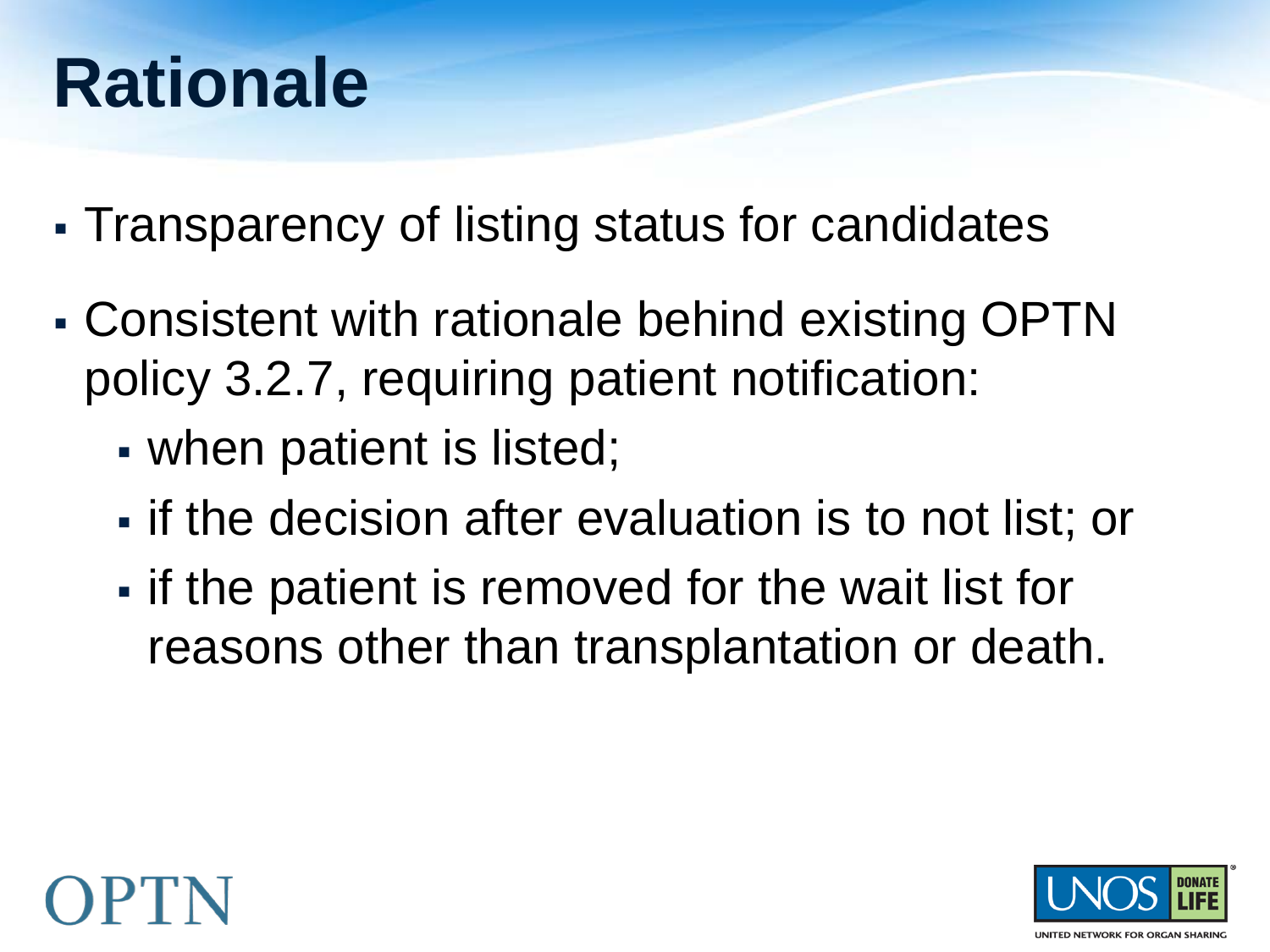### **Rationale**

- Some patients do not know they are inactive
- Some patients who know they are inactive do not know that inactive means they are ineligible to receive offers
- Just as policy requires patient notification at listing and delisting, policy should require patient notification when inactive status is prolonged



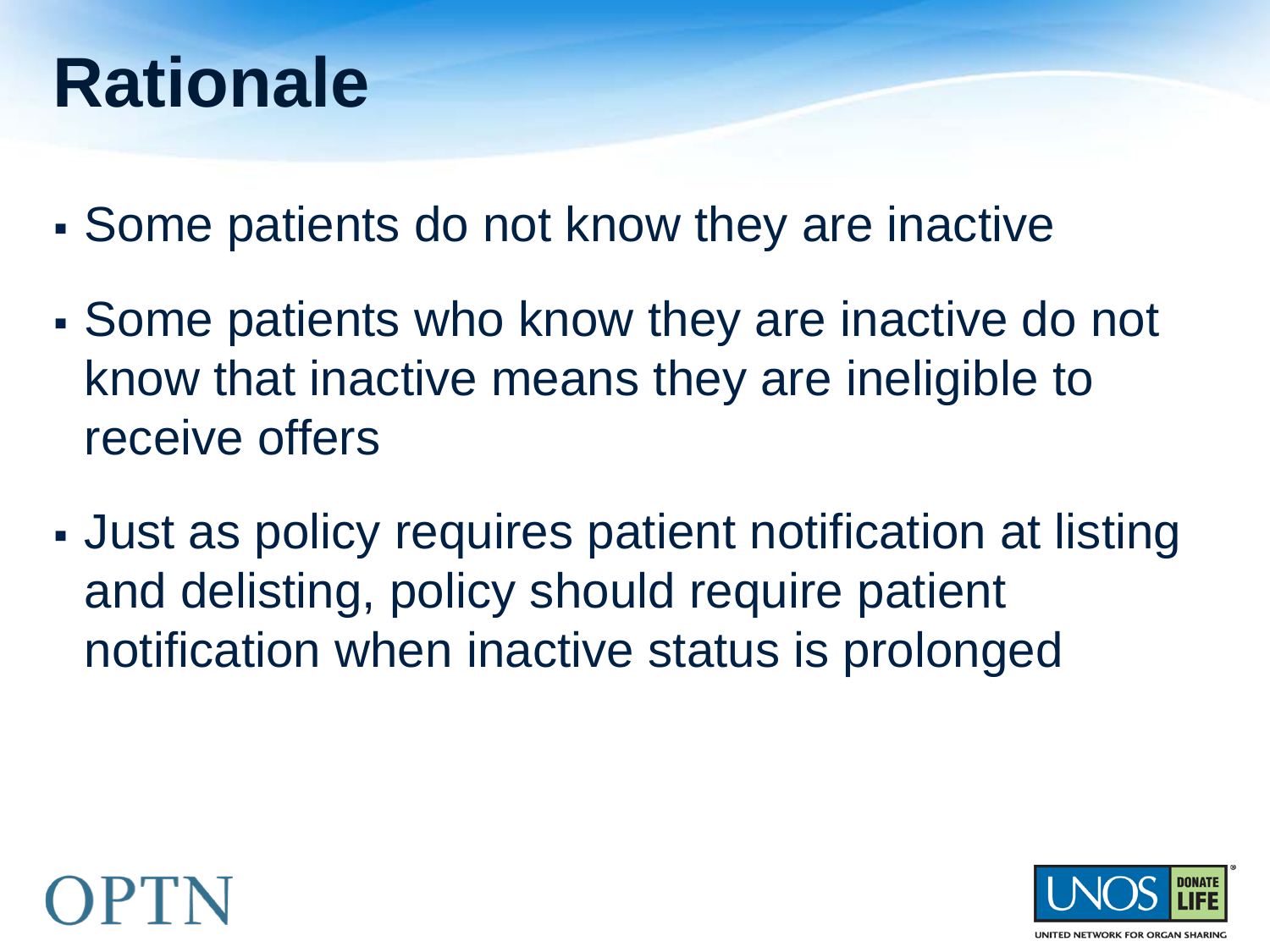#### **Alternatives Considered**

- **UNetsM Programming**
- **Educational Efforts**



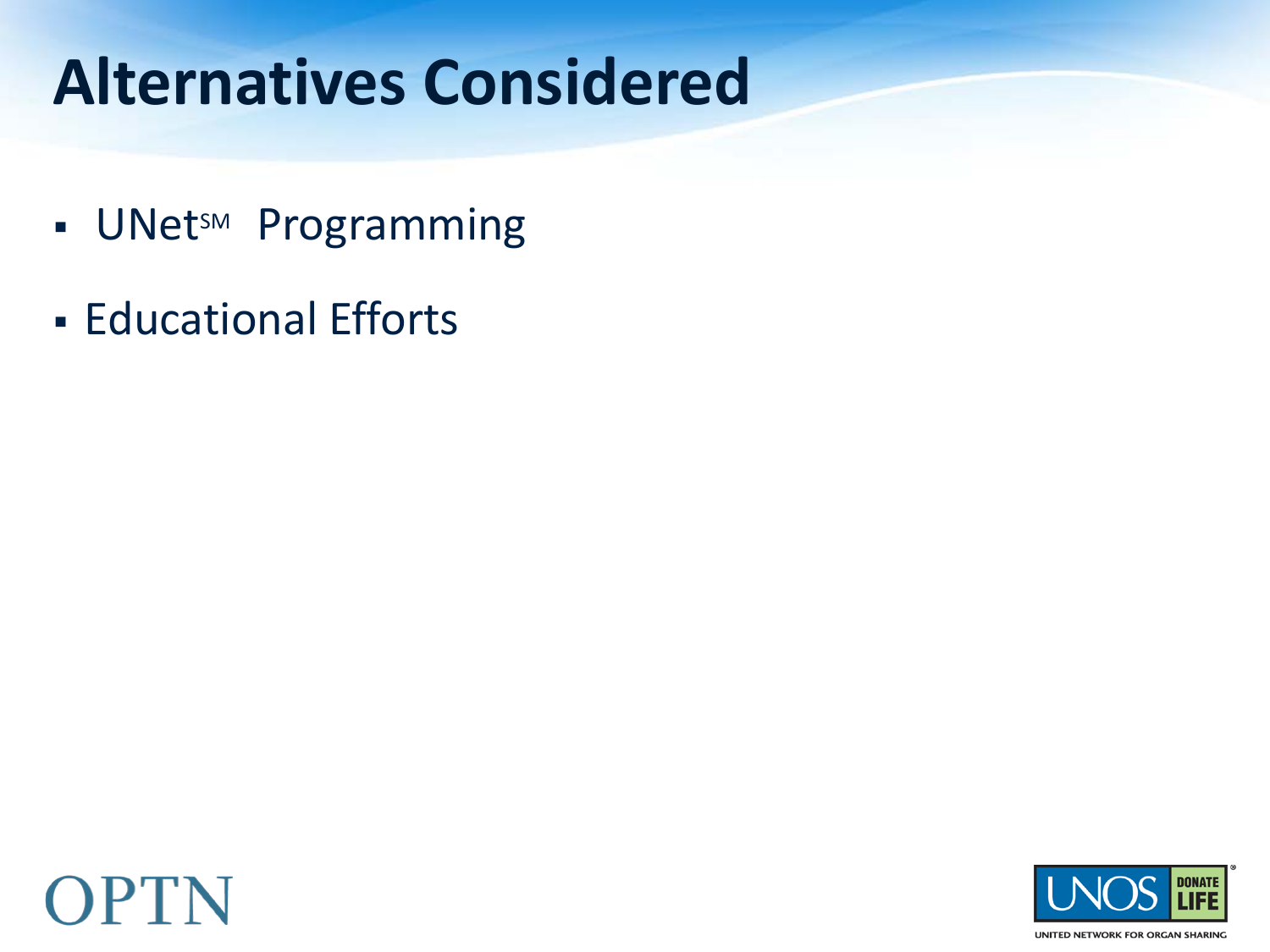## **Supporting Literature**

Temporary Inactive Status on Renal Transplant Waiting List: Causes, Rick Factors, and Outcomes. Safi, S., Zimmerman, B. and Kalil, R. Transplantation Proceedings (2012), 44, 1236-1240.

- Single center study
	- 26% of WL temporarily inactive
	- 65% of those inactive were reactivated at some point, some not until 214 months (~18 years) later
	- 33% of those inactive were never reactivated
	- Patients on the inactive list wait longer for organs and are more likely to die



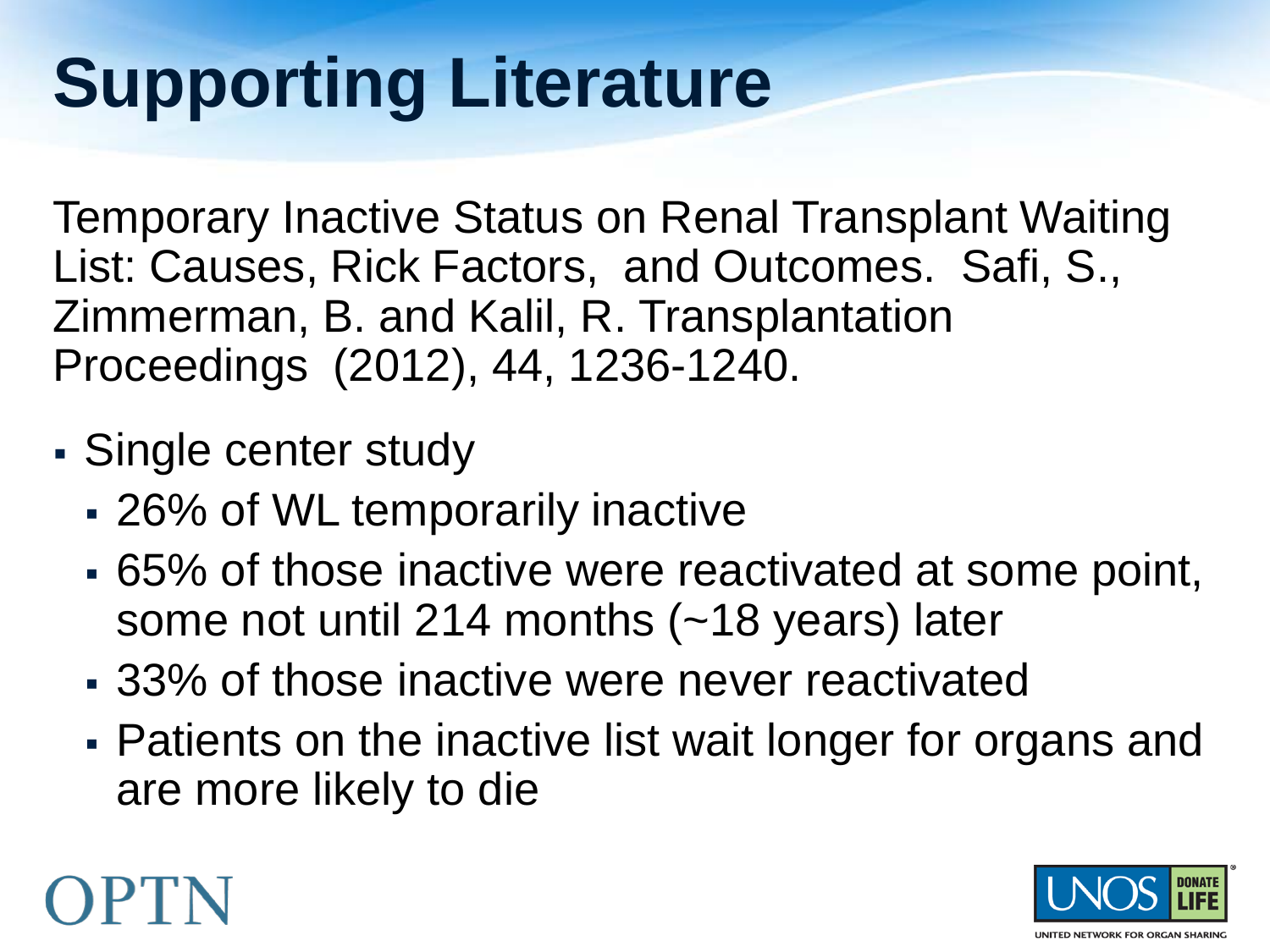## **Supporting Literature**

Lack of Listing Status Awareness: Results of a Single-Center Survey of Hemodialysis Patients. Gillespie, A., Hammer, H., Lee, J., Nnewihe, C., Gordon, J., and Silva, P. American Journal of Transplantation ( 2011), 11: 1522-1526.

- Survey of dialysis patients in an urban dialysis center in a predominantly African American population
- 53% of candidates undergoing workup were unaware of their listing status
- 89% of those candidates mistakenly believed they were on the active wait list

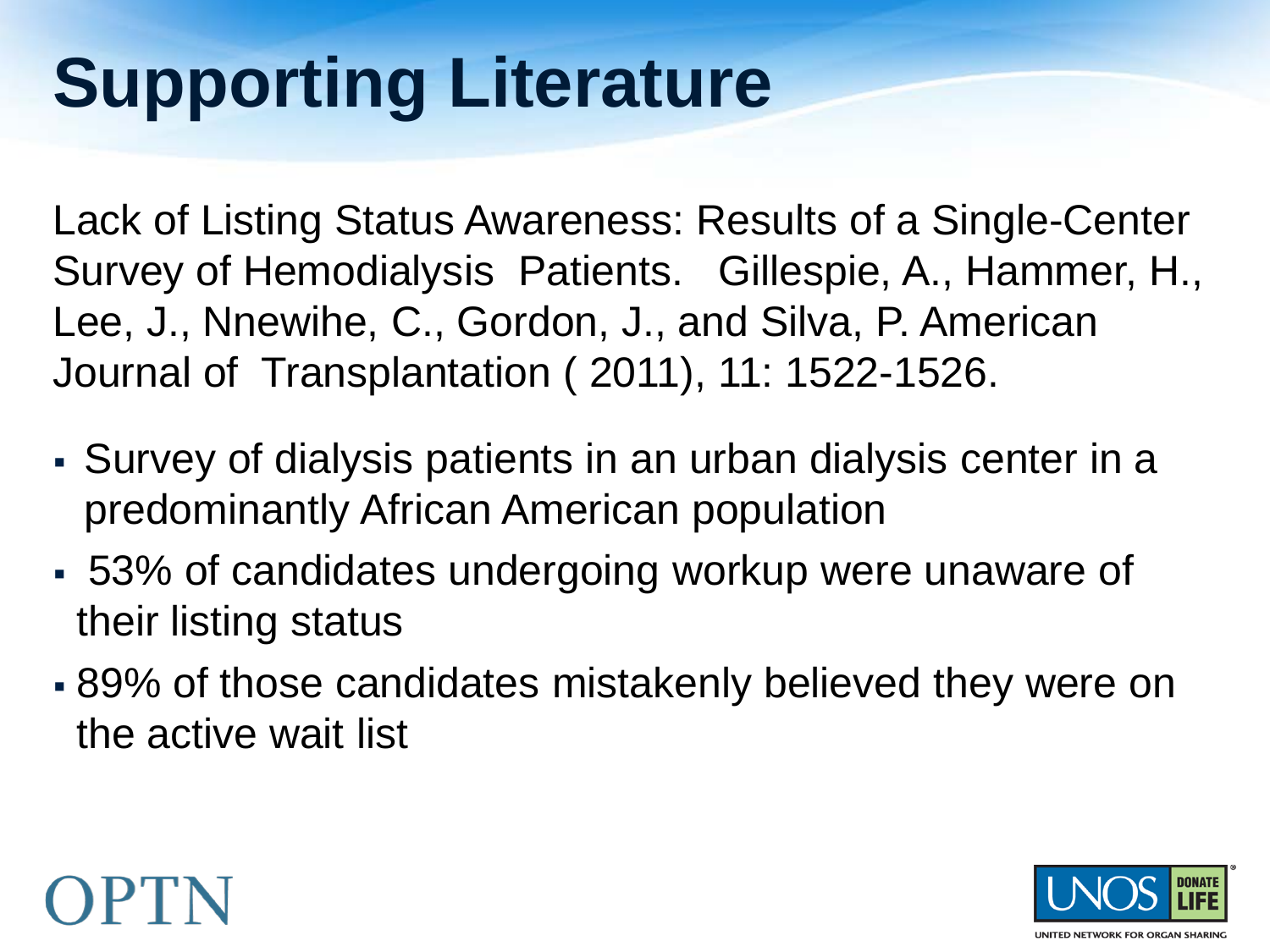## **Supporting Literature**

Tackling inactivity on the waiting list for transplantation. F. Berthoux. Nat Rev Nephrol. 2009 Jun;5(6):308-9

- Patients should only be listed once their work-up is complete
- A task force should be convened to define the maximum allowable duration of inactivity (1 year)
- Patients should always be aware of their status
- These recommendations would reduce the length of the waiting list, allow renal transplant to be offered to a greater proportion of candidates, and cut overall expenditure on ESRD treatment



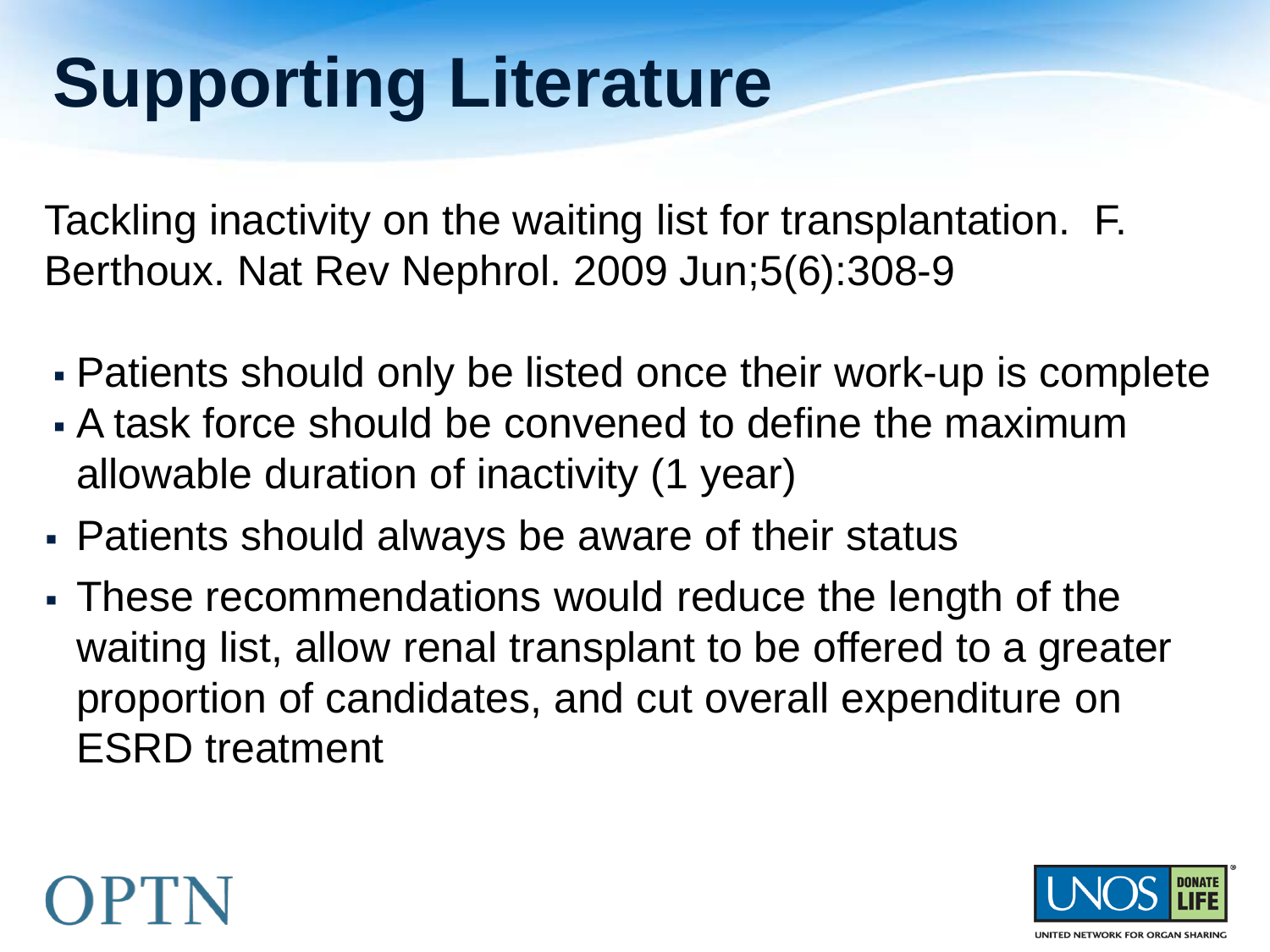#### **Active and Inactive WL Registrations March 2, 2012, by Organ Type**



OPTN

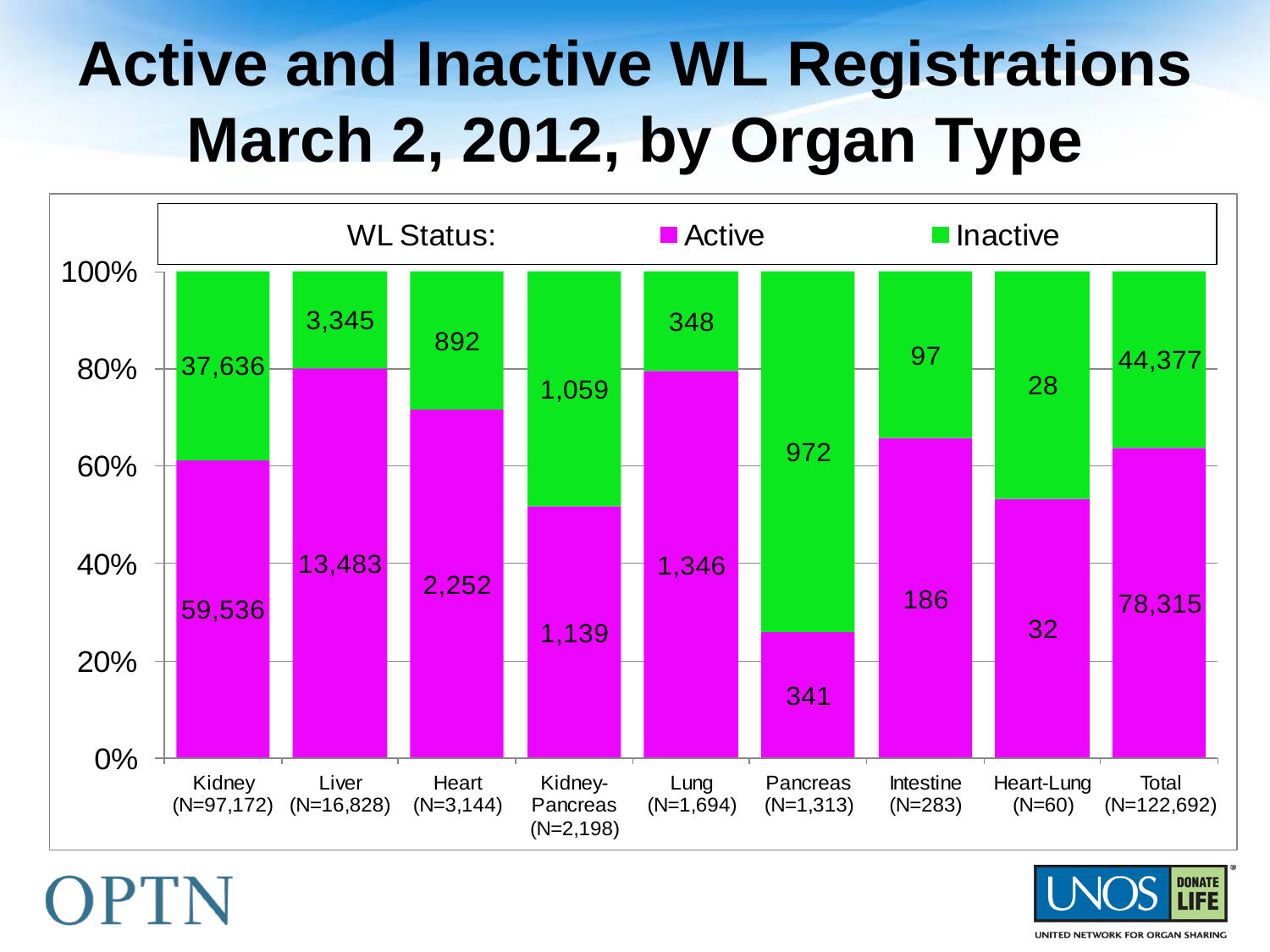#### **Median Time in Most Recent Inactive Status for Inactive Registrations as of March 2, 2012, by Organ and Total Time Waiting**



**UNITED NETWORK FOR ORGAN SHARING**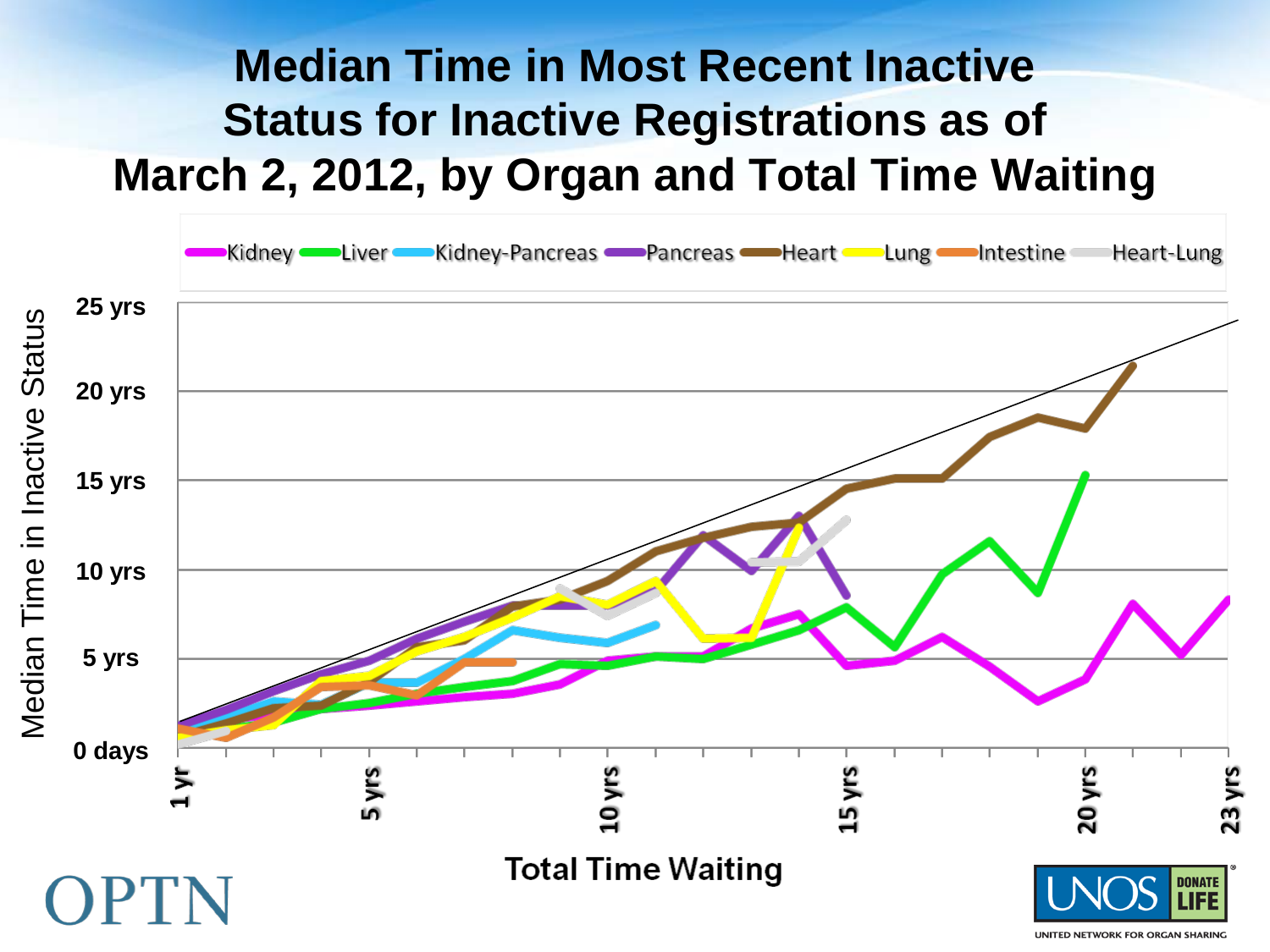### **Supporting Data**

Data presented to the TCC in June 2012 looking at inactive registrations removed for death or being too sick to transplant during 2007-2011 indicate that:

- The vast majority of registrations were removed after having been inactive for 12 months or less.
- However, there were registrations that had been inactive anywhere from 1 to >15 years prior to removal.



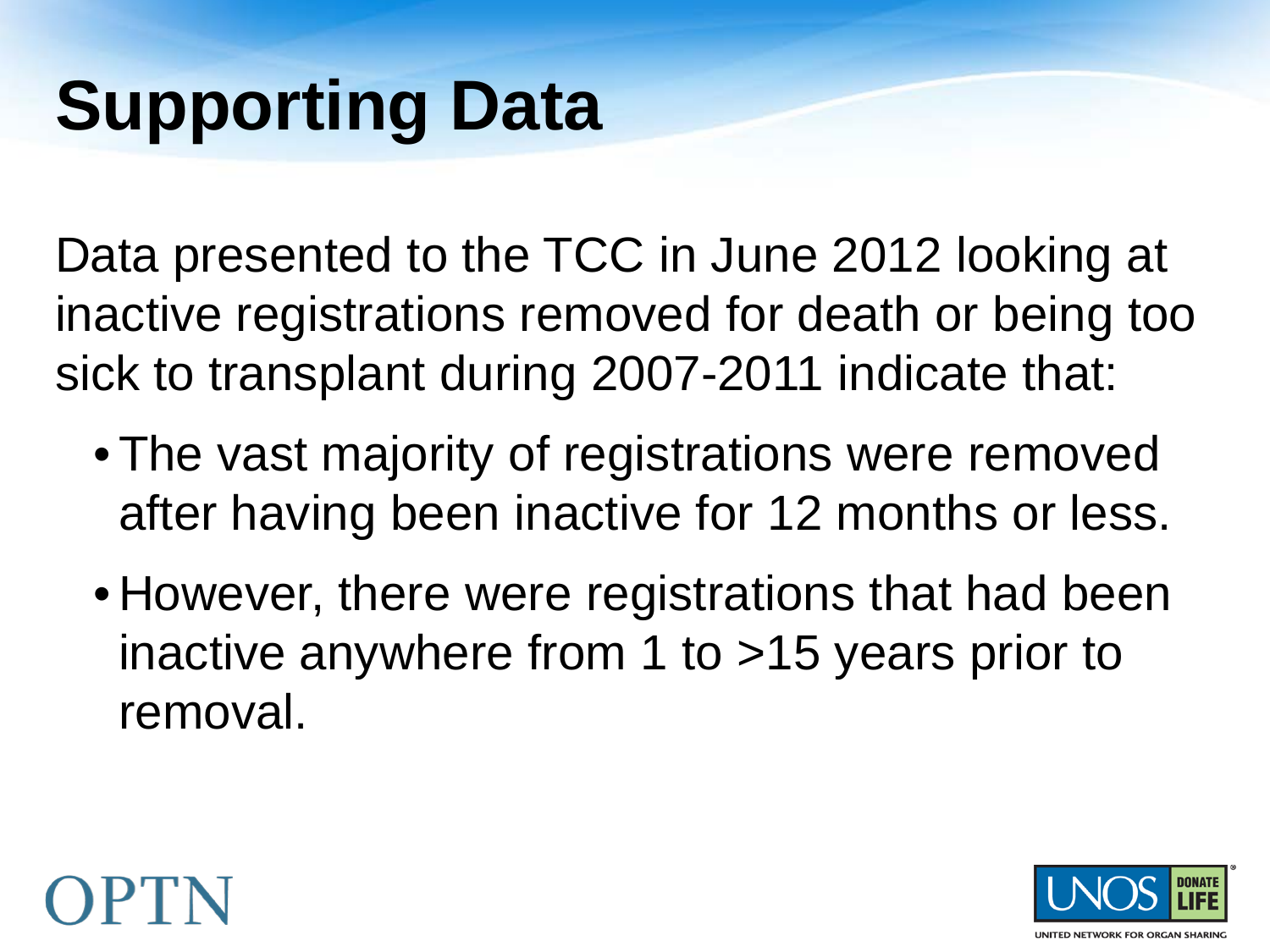## **Waiting List on February 28, 2013**

| Organ                 | <b>Active</b> |               | <b>Inactive</b> |               | <b>Total</b> |               |
|-----------------------|---------------|---------------|-----------------|---------------|--------------|---------------|
|                       | N             | $\frac{0}{0}$ | N               | $\frac{1}{2}$ | N            | $\frac{0}{0}$ |
| <b>Heart-Lung</b>     | 26            | 49.1          | 27              | 50.9          | 53           | 100.0         |
| <b>Heart</b>          | 2,530         | 73.0          | 936             | 27.0          | 3,466        | 100.0         |
| <b>Intestine</b>      | 170           | 66.7          | 85              | 33.3          | 255          | 100.0         |
| Kidney                | 57,229        | 60.0          | 38,211          | 40.0          | 95,440       | 100.0         |
| Kidney-Pancreas       | 1,057         | 49.7          | 1,068           | 50.3          | 2,125        | 100.0         |
| <b>Liver</b>          | 12,535        | 79.8          | 3,181           | 20.2          | 15,716       | 100.0         |
| Lung                  | 1,311         | 79.4          | 341             | 20.6          | 1,652        | 100.0         |
| <b>Pancreas</b>       | 332           | 27.9          | 857             | 72.1          | 1,189        | 100.0         |
| <b>Pancreas Islet</b> | 25            | 12.2          | 180             | 87.8          | 205          | 100.0         |



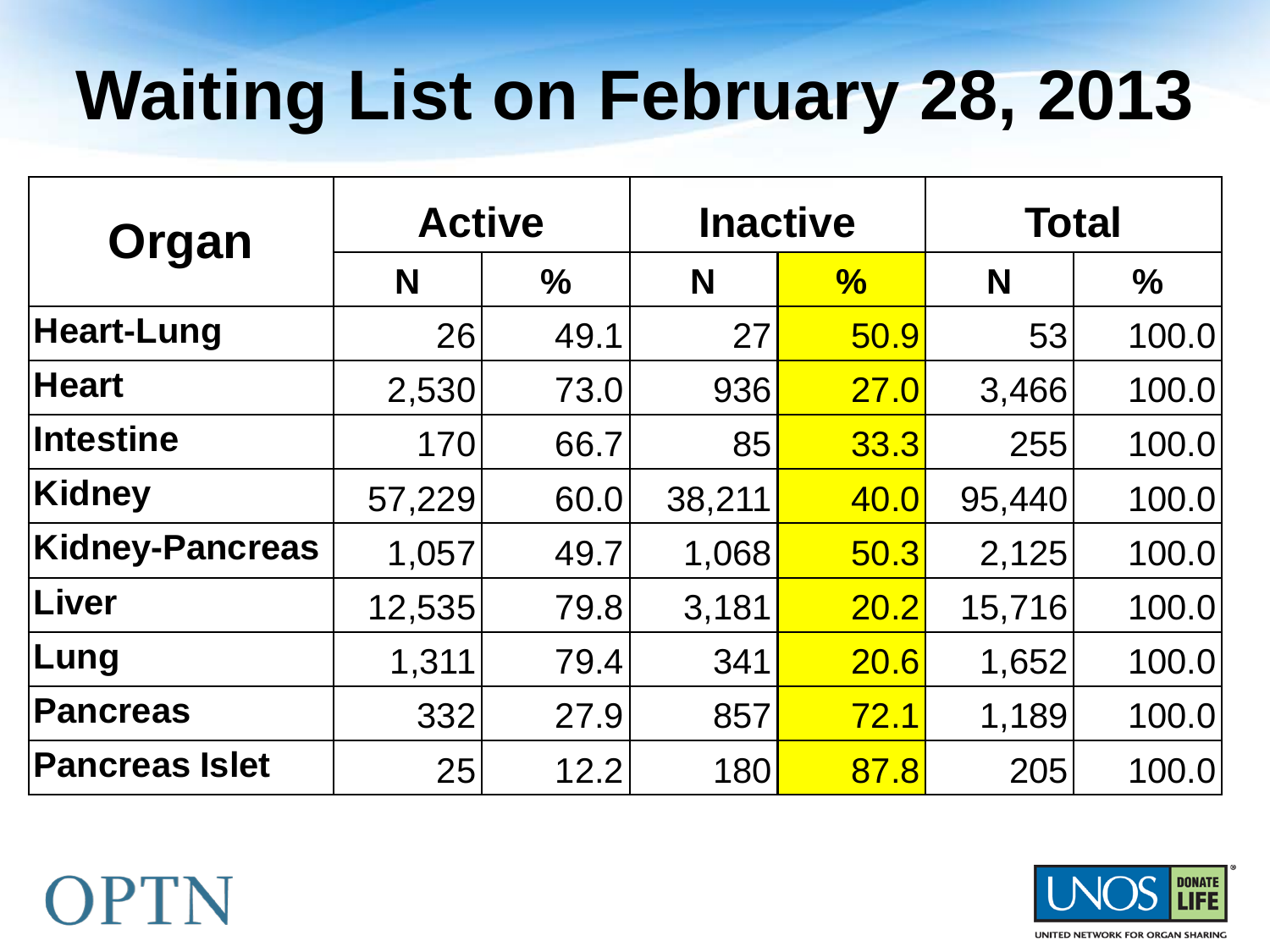### **Tiedi Documentation**

- **I** Identify problems with existing data field descriptions on OPTN forms
- **Identify fields for review by other committees** for current relevance or improved description
- Approximately 300 fields have been reviewed thus far
- The remaining fields will be completed by the end of the year



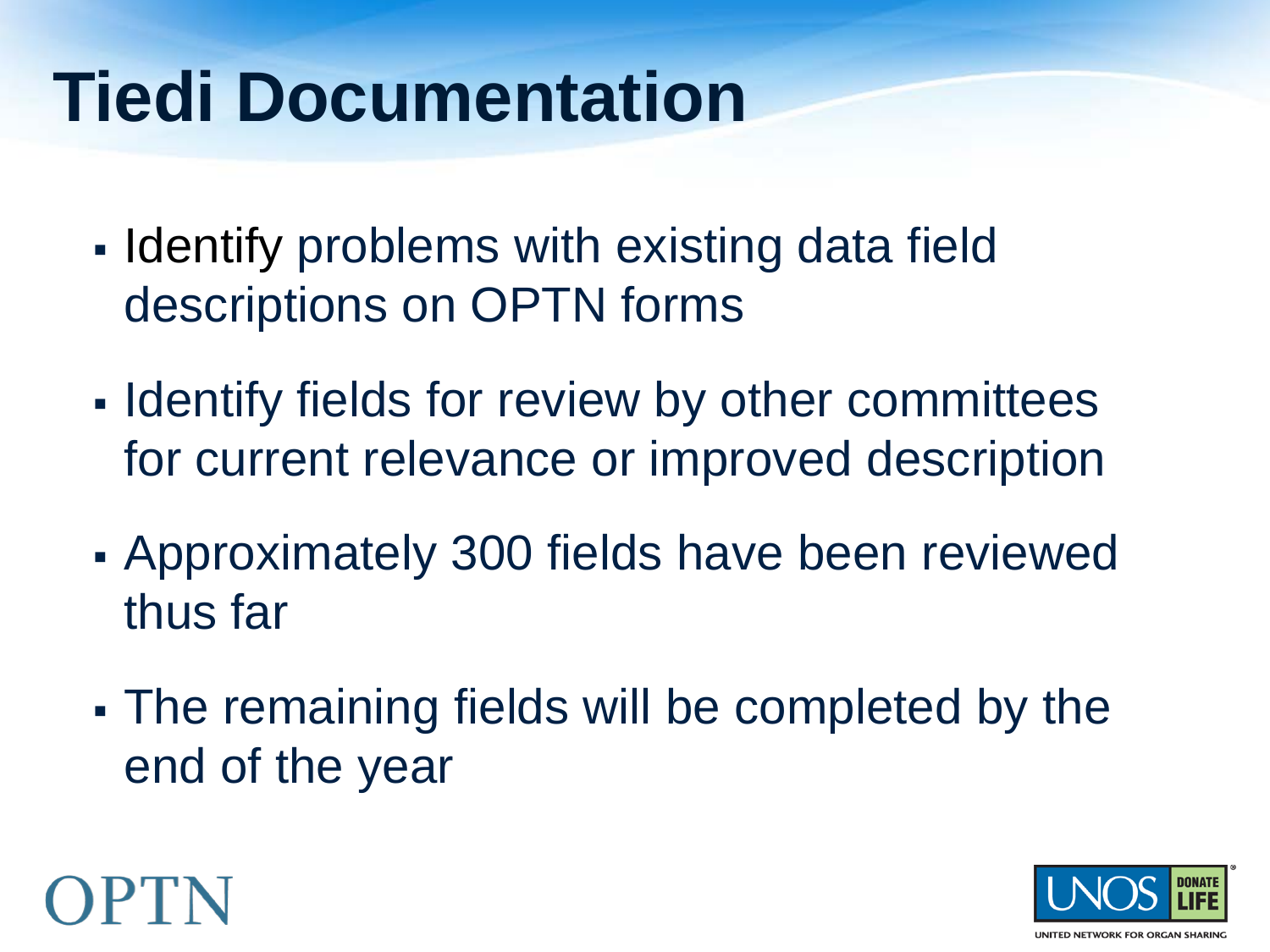

# Join the transplant coordinators listserv at http://groups.yahoo.com/